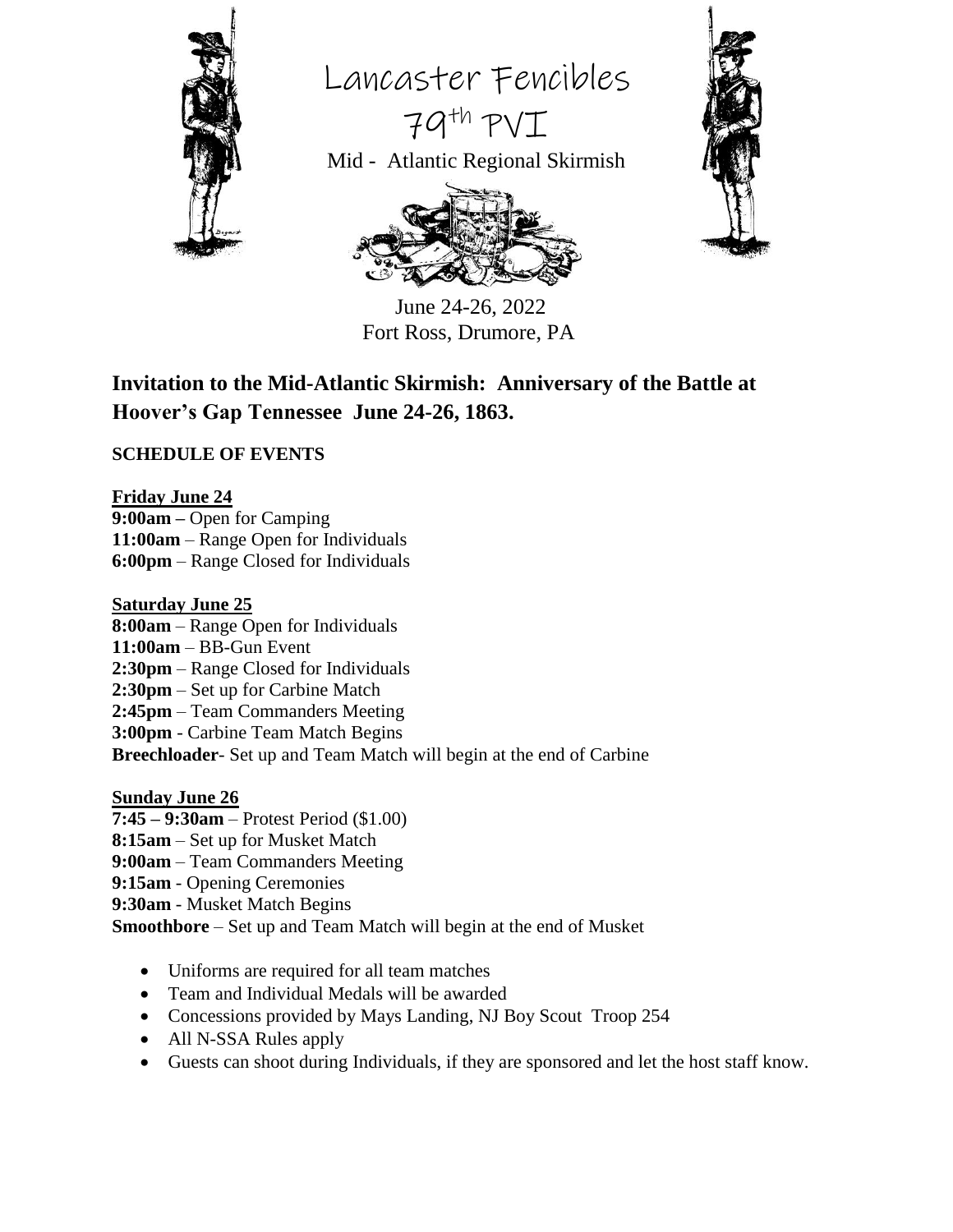# Mid - Atlantic Regional Target List June 24-26, 2022

### Musket Team Events - 5 Person Teams

- 50 yds 20 Clay Birds on a backer board
- 50 yds 5 Acorns ( $14<sup>th</sup>$  Corps Symbol) 2 Minutes Rapid Fire
- 50 yds 10 Hanging 4-inch tiles
- 50 yds 10 Hanging Clay Birds
- 50 yds 10 Hanging Plastic Bottles with Colored Water

# Carbine Team Events - 5 Person Teams

- 50 yds 20 Clay Birds on a backer board
- 50 yds 5 Acorns ( $14<sup>th</sup>$  Corps Symbol) 2 Minutes Rapid Fire
- 50 yds 10 Hanging 4-inch tiles
- 50 yd 10 Hanging Clay Birds
- 50 yds 10 Hanging Plastic Bottles with Colored Water

### Repeater Team Events - 3 Person Teams - Event is Unclassified **(Team must provide one timer/safety)**

- 50 yds 24 Clay Birds on a backer board
- 50 yds 12 Hanging 4-inch tiles
- 50 yds 12 Hanging Clay Birds
- 50 yds 12 Hanging N-SSA Pots

### Smoothbore Team Events-3 Person Teams – Event is Unclassified

- 25 yds 9 Clay Birds on a backer board
- 25 yds 6 Hanging 4-inch tiles
- 25 yds 6 Hanging Clay Birds
- 50 yds 3 Hanging 6 inch Drywall Tiles 2 Minutes Rapid Fire

**\*\*\*Guests can shoot during individuals, as long as they are sponsored and let the host staff know. \*\*\***